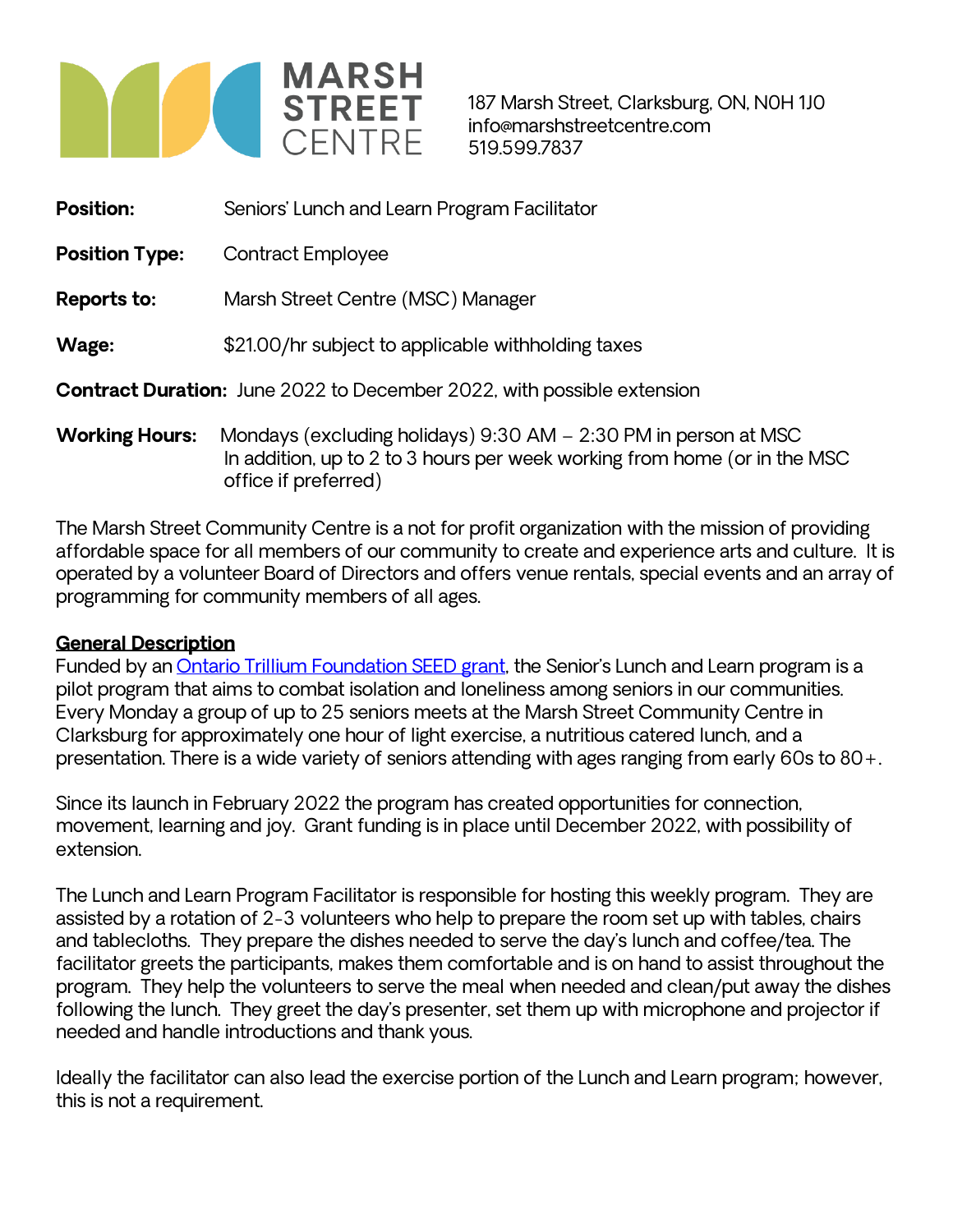Outside of the program on Mondays, the facilitator will work as part of a team with volunteers and MSC staff to source, recommend, select and arrange for presenters and catering for upcoming dates. They will handle basic administrative duties such as logging the weekly attendance numbers.

# **Duties:**

# *1. Set up and clean up*

- Opens the MSC facility at 9:30 and may also lock up the facility after the room is cleaned up, typically around 2:30.
- With assistance from MSC volunteers, prepares the auditorium for participants each Monday. Sets up chairs, brings out exercise equipment, sets up the lunch table, dishes for the meal, tablecloths, microphone if needed, etc.
- Cleans up the room following the event, with assistance wherever possible. Puts tablecloths in the laundry; runs dishes through the dishwasher and puts them away; clears away tables and chairs or resets the room for the next event; sanitizes and puts away exercise equipment, etc.
- Arrival and departure is approximately an hour before and after the program time to allow time to complete these tasks.

# *2. Greetings, Lunch, and Presenter/Activity*

- Welcome participants to each session, checking in with them and making sure they are comfortable. Keep an attendance record for MSC and log of who plans to attend the next upcoming session.
- Take delivery of catered meal and set it out for participants, with assistance of program volunteers. Assist with serving as necessary. Some weeks the meal may be heated up on site by the facilitator and/or volunteers.
- Welcome the weekly presenter and assist them in preparing to present as needed (i.e. Set up projector, wireless microphone, other equipment as needed - training provided). Introduce the presenter to the session attendees.
- Thank presenter and record any feedback from them or the participants.
- *3. Exercise: ideally, this role would encompass leading the exercise portion of the program but this is not a requirement*
	- Guide participants through a 45-minute light, chair-based exercise routine, taking into consideration the needs and abilities of the group. Exercise equipment is available.